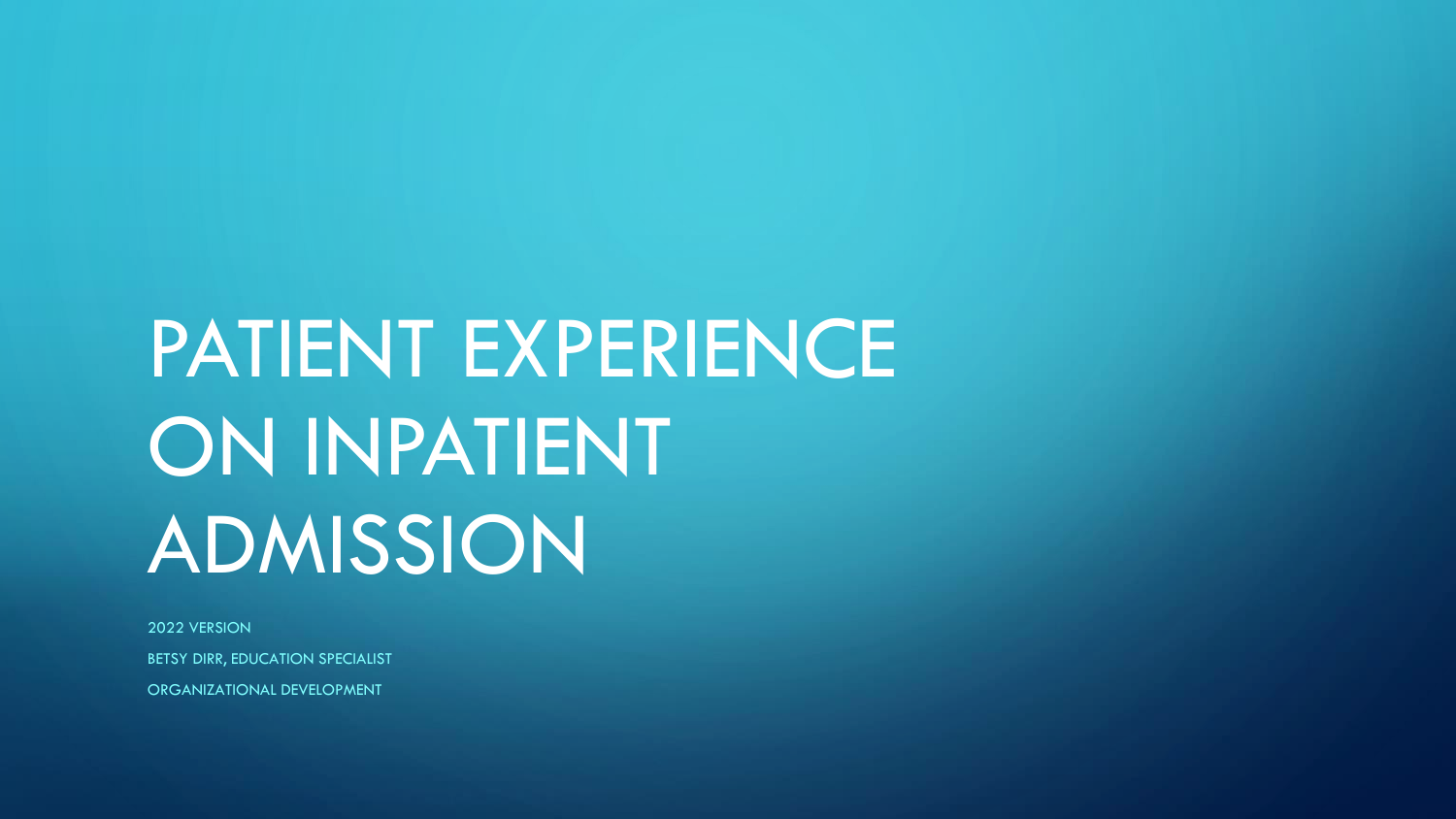#### **OBJECTIVES**

- To increase knowledge and decrease inconsistencies among nurses related to Patient Experience best practices.
- To provide educational tools by role modeling to increase nurse accountability for Patient Experience best practices.
- To educate staff about introducing the patient to Patient Experience best practices during the inpatient admission process.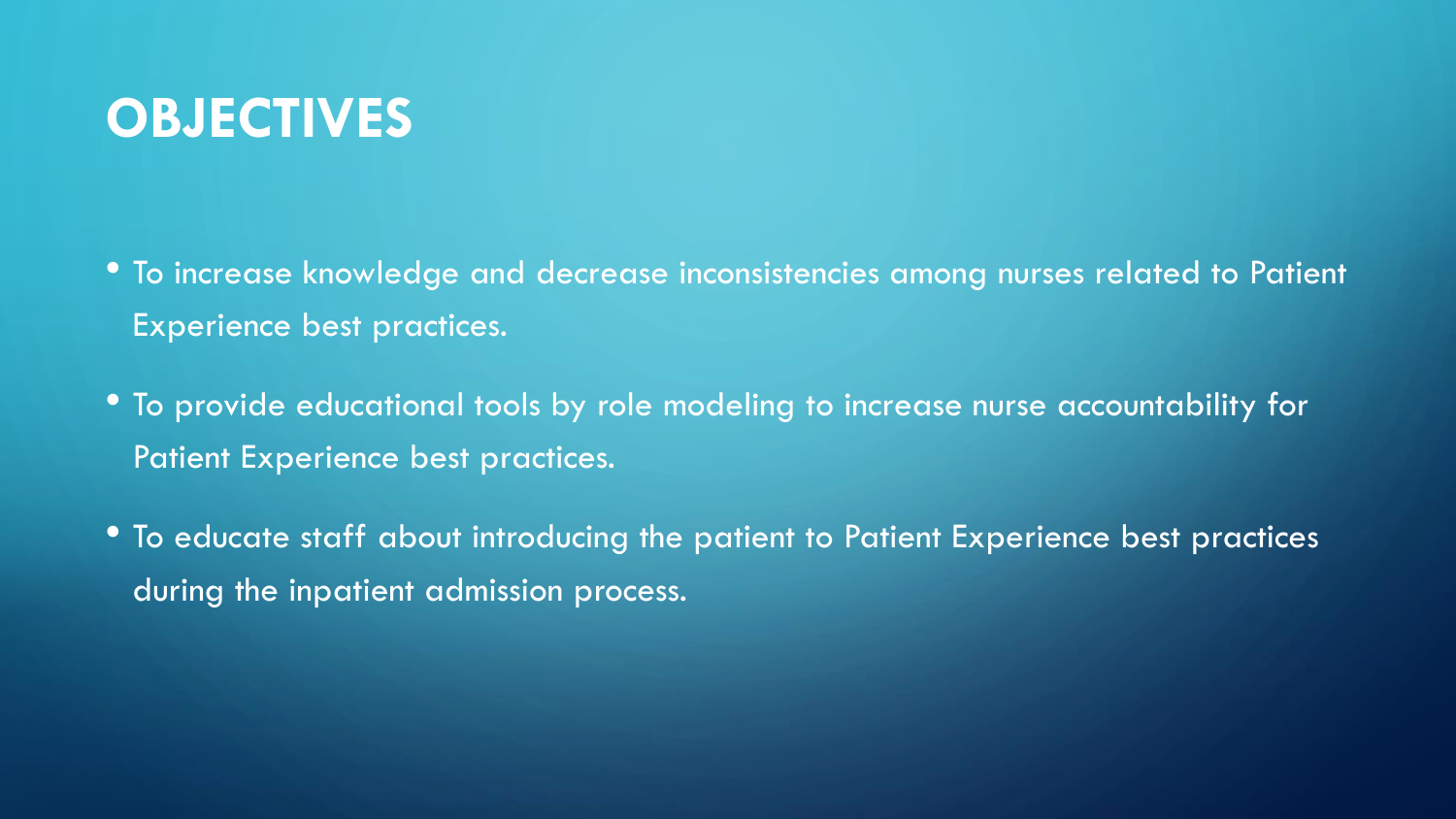#### **WHAT IS PATIENT EXPERIENCE?**

The sum of all *interactions*, shaped by an organization's Culture, that influence<br>
patient perceptions<br>
across the CONTINUUM of care.

*Beryl Institute, 2018*

It's about honoring what's important to our patients and their families.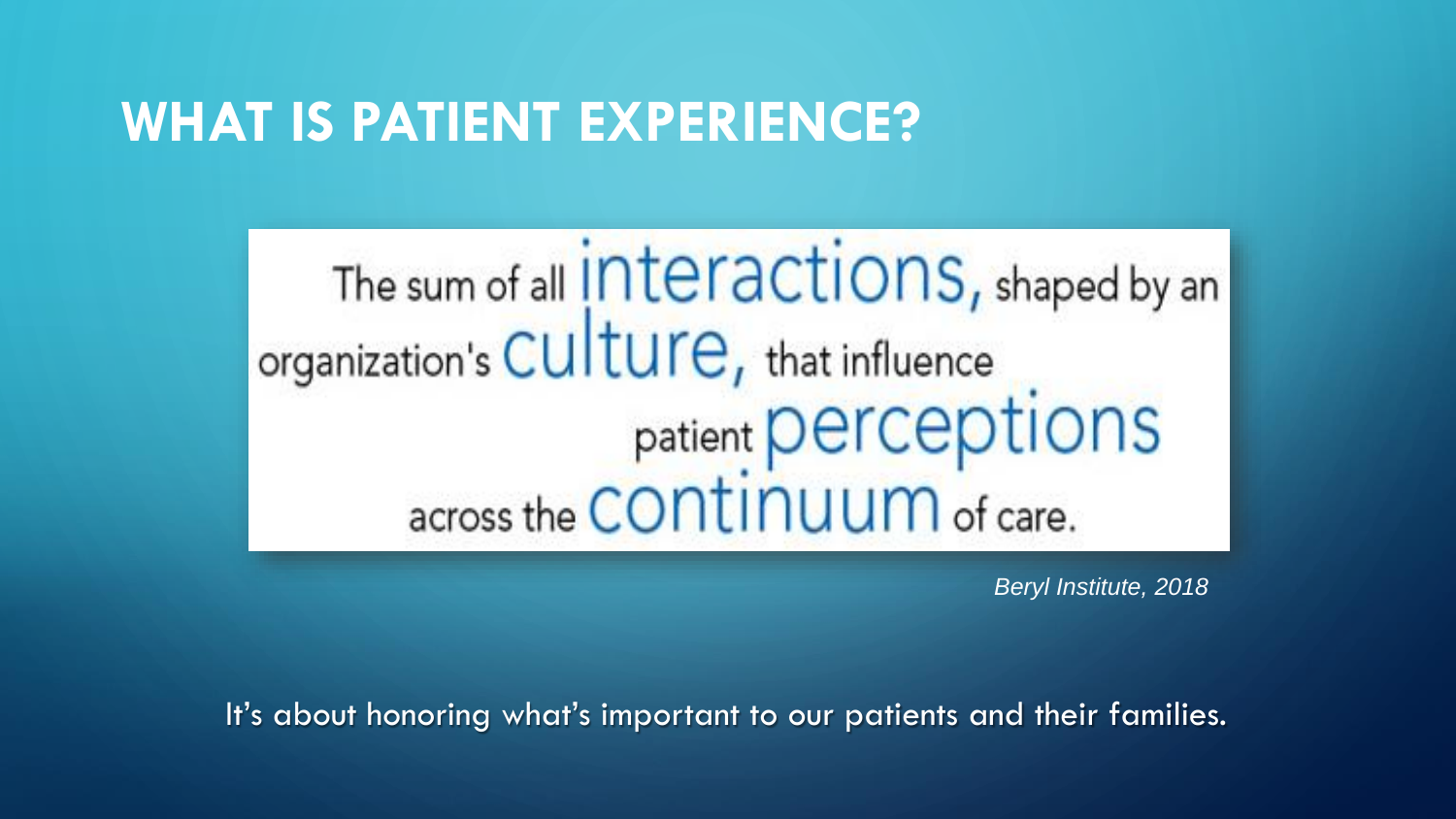## 4 CORE PRINCIPLES OF PATIENT AND FAMILY CENTERED CARE



These principles are what our patients state are important to them.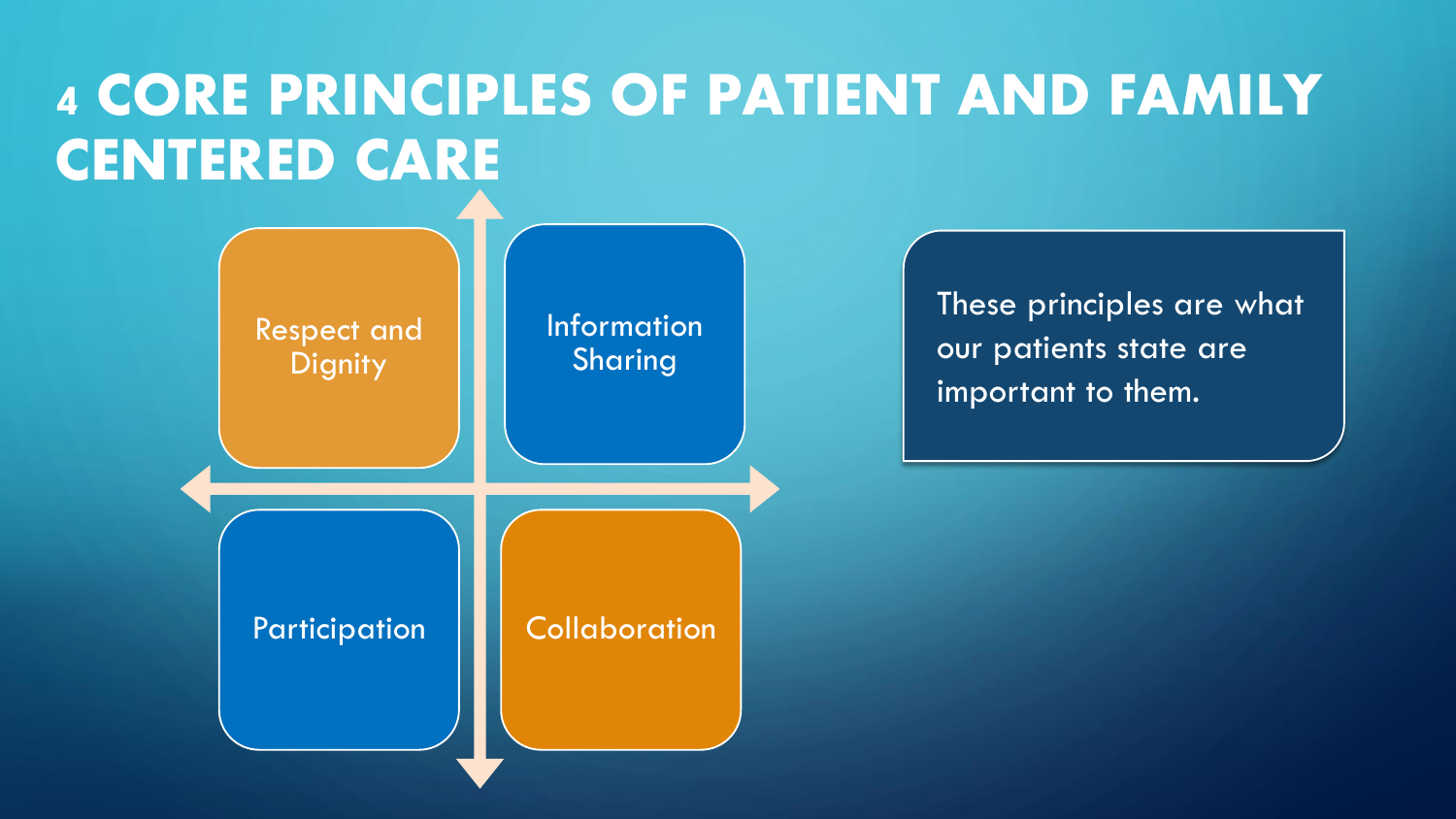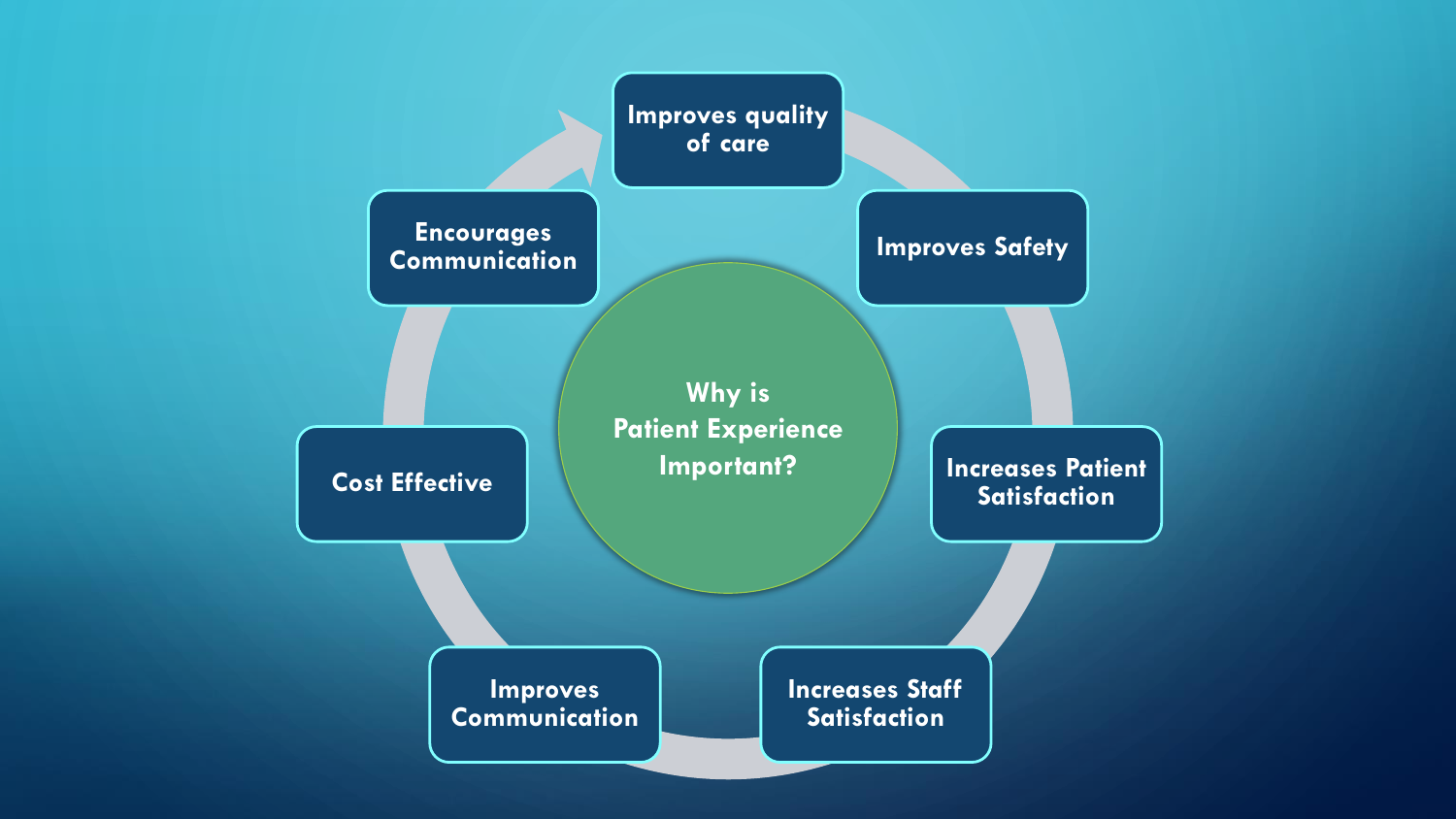## **ST. ELIZABETH'S PATIENT EXPERIENCE BEST PRACTICES**

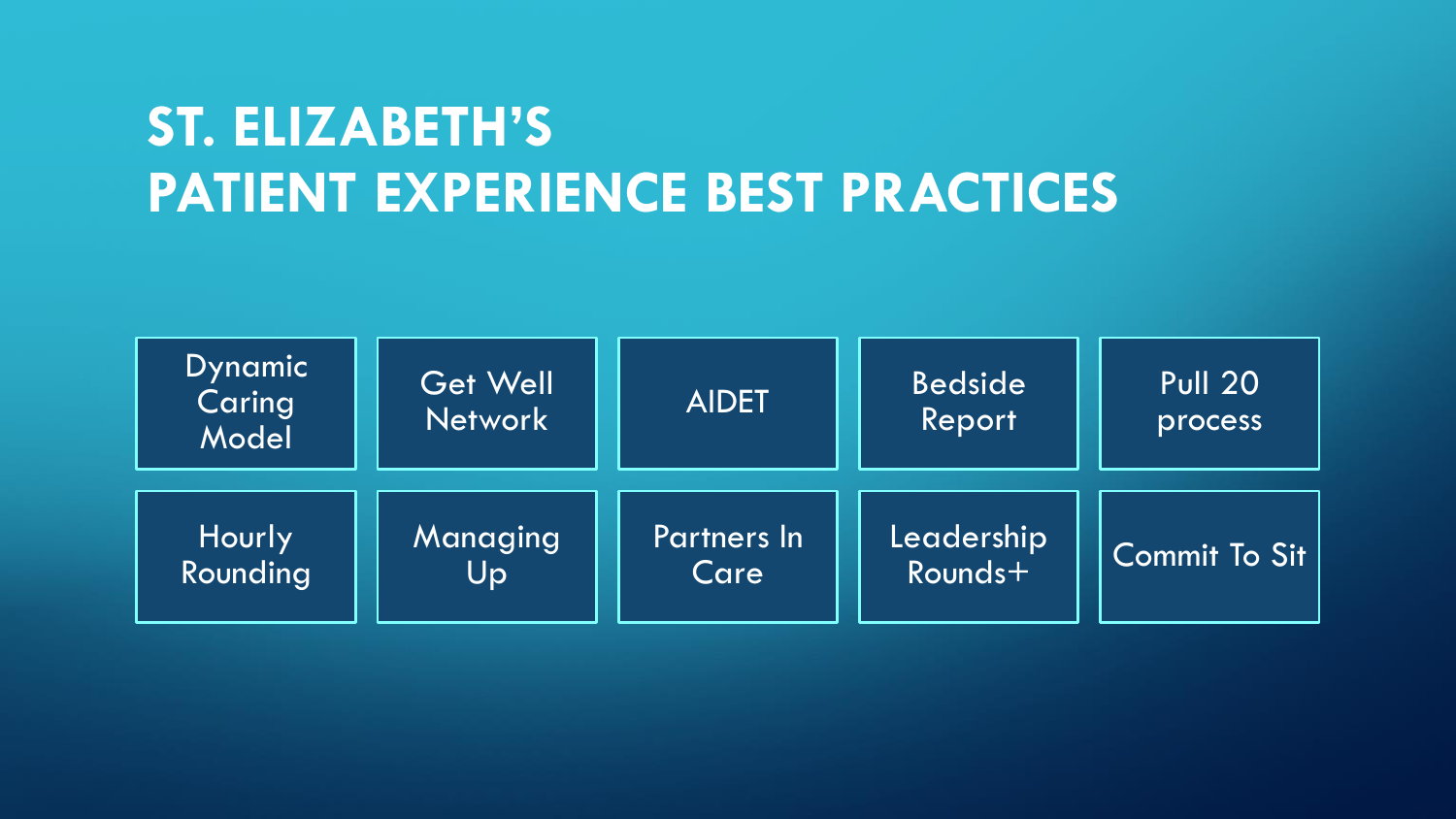## **BEST PRACTICES AND PATIENT EXPERIENCE**

**Studies show a direct correlation between best practices and Patient Experience scores**



Saves lives and is an effective communication tool shown to increase patient communication and patient safety, decrease medication errors and improve patient outcomes.<sup>2</sup>

> <sup>1</sup>The Sentinel Watch, 2018 2 Journal of Healthcare Communications, 2018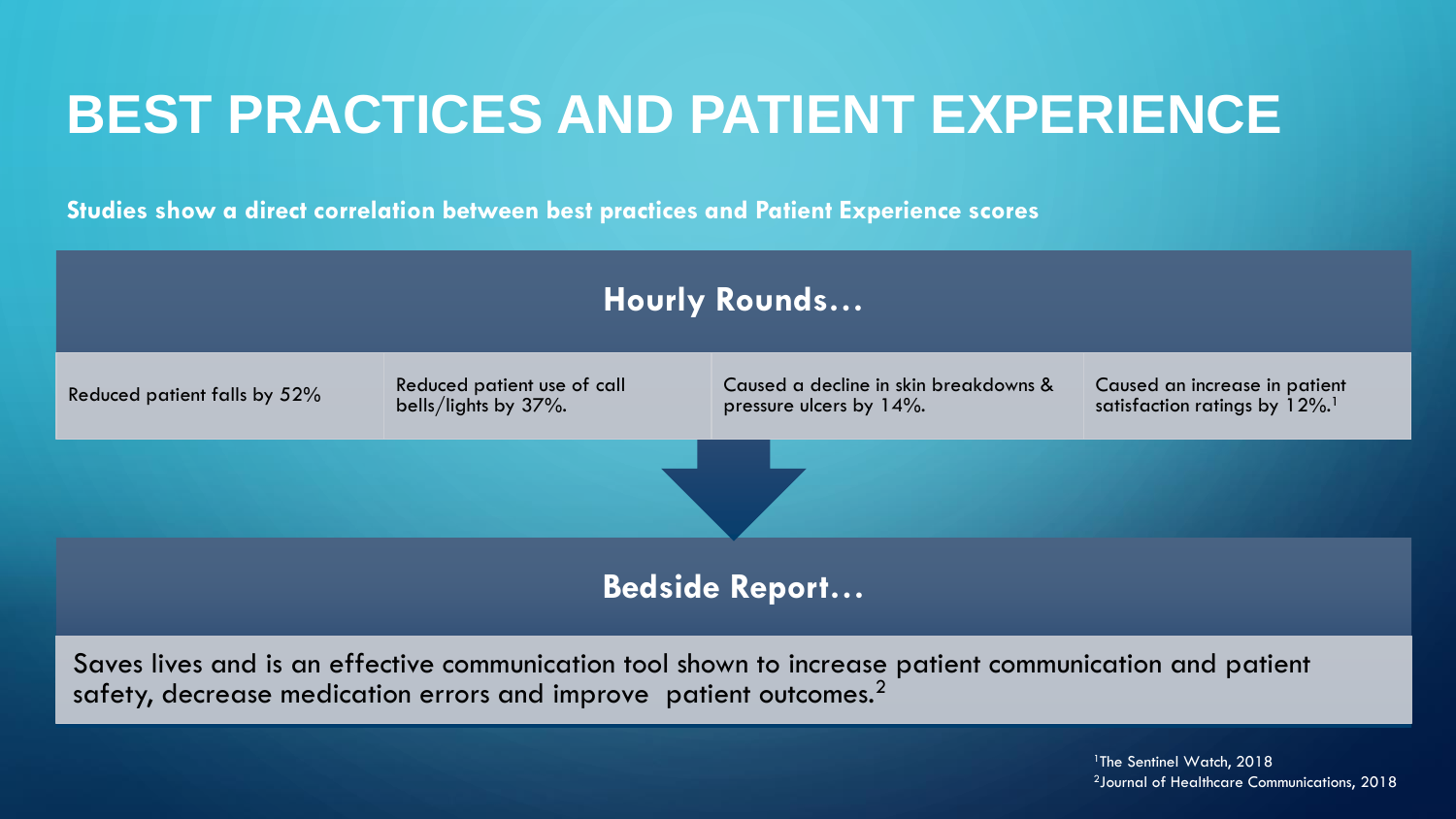#### **PATIENT EXPERIENCE KEY ALWAYS BEHAVIORS**









**INTRODUCE** YOURSELF BEFORE STARTING CARE/SERVICES

SMILE ACKNOWLEDGE PATIENT/ LOVED ONES WITH A FRIENDLY GREETING BEDSIDE REPORT AT THE BEDSIDE









INVOLVE THE PATIENT IN BEDSIDE REPORT

TELEPHONE/CALL LIGHT ETIQUETTE

MANAGE UP OTHER TEAM MEMBERS

ENCOURAGE POSITIVE RESPONSES "LET ME FIND SOMEONE TO HELP YOU"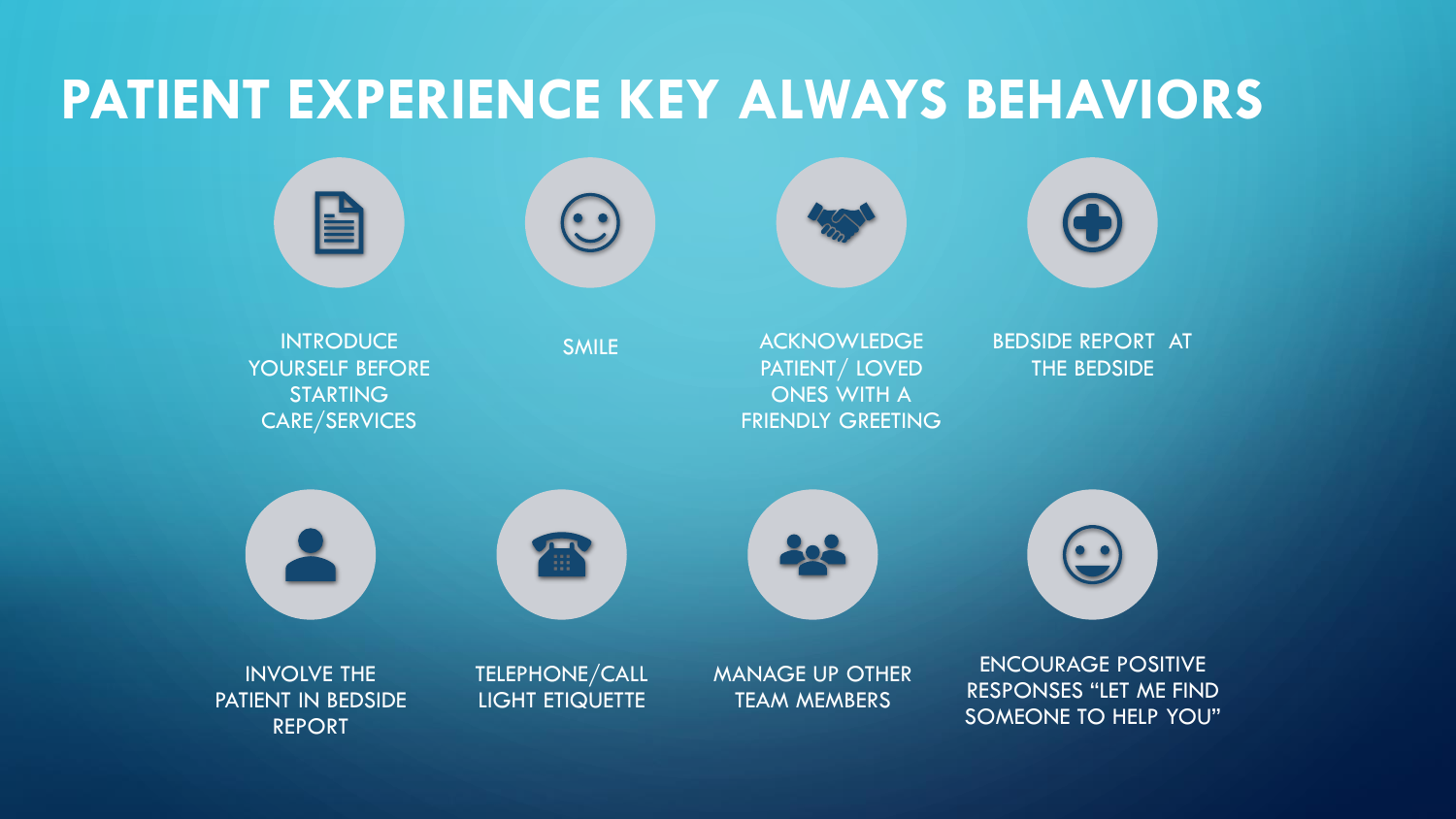#### **PATIENT EXPERIENCE KEY ALWAYS BEHAVIORS**

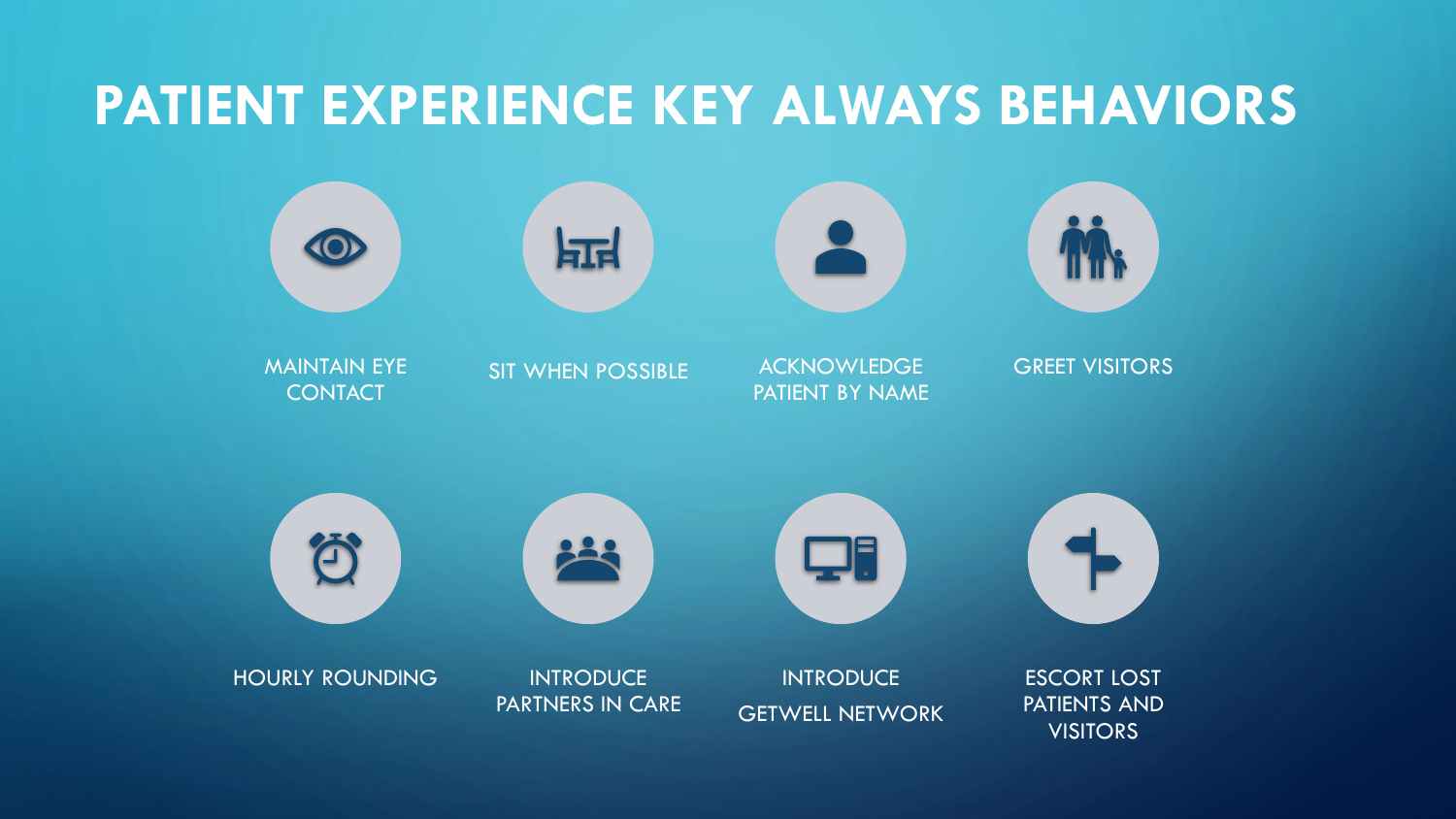#### **PATIENT EXPERIENCE KEY WORDS**

| "For your safety"                                                        | "How can we help<br>control your pain and<br>keep you<br>comfortable?"     | "Purpose and side<br>effect for new meds" |
|--------------------------------------------------------------------------|----------------------------------------------------------------------------|-------------------------------------------|
| "What are your goals"<br>or what is most<br>important for you<br>today?" | "What questions or<br>concerns do you<br>have?"                            | "Communication<br>Journal"                |
| "Thank you for<br>allowing me to be<br>part of your care<br>today."      | "Can I close your<br>door so you can have<br>a restful night and<br>stay?" | Narrate as you<br>perform duties.         |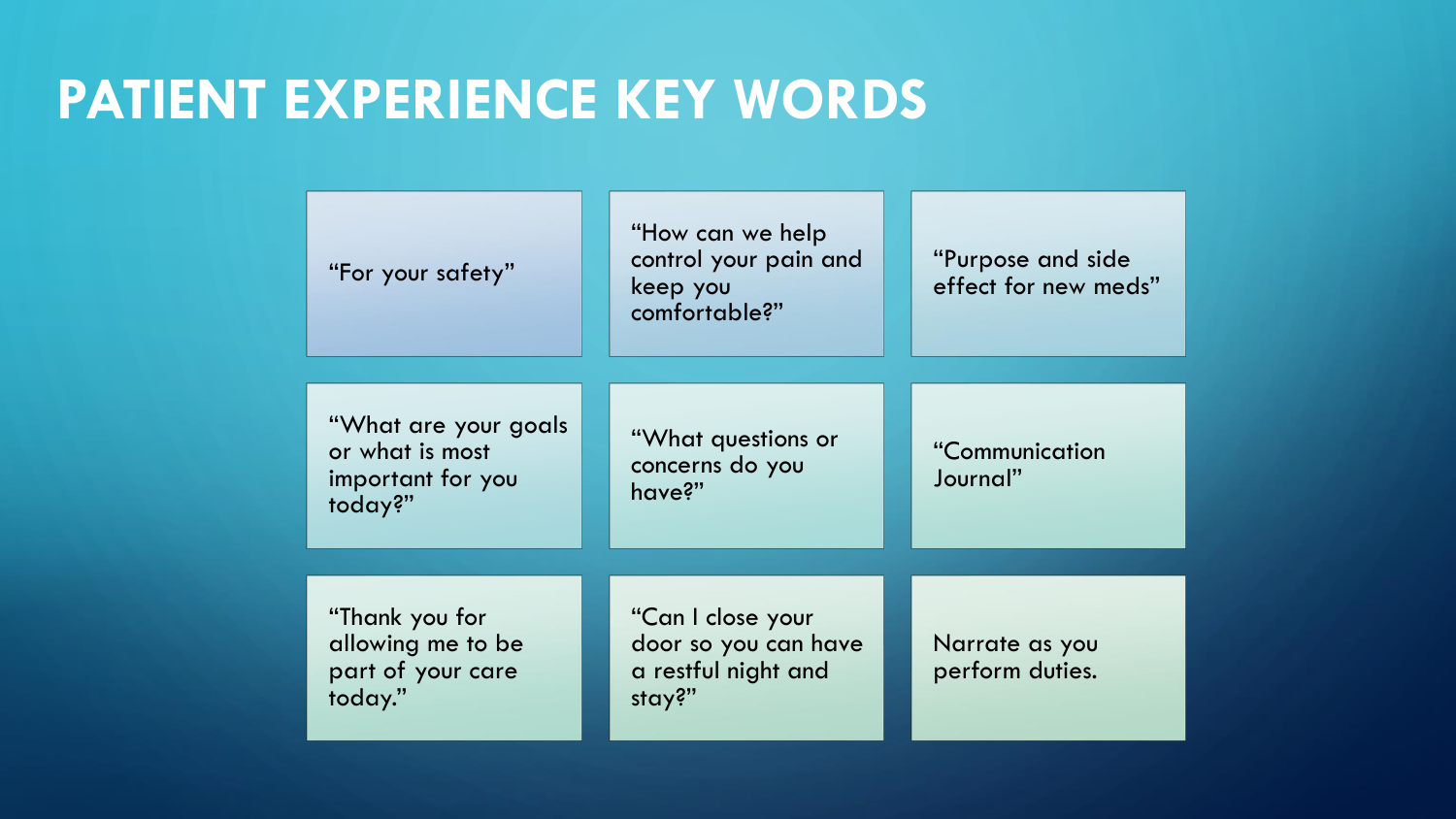#### **CONNECTING WITH OUR PATIENTS**

How do we connect our patients with St. Elizabeth's Patient Experience? **It starts on Admission**



The following video will guide you, as the admission nurse, on how to introduce the patient to Patient Experience best practices, such as *Get Well Network, Bedside Reporting, and Hourly Rounding*.



You will also learn what tools are given to the patients and families to foster partnerships with the healthcare team. These are called **Partners In Care tools**.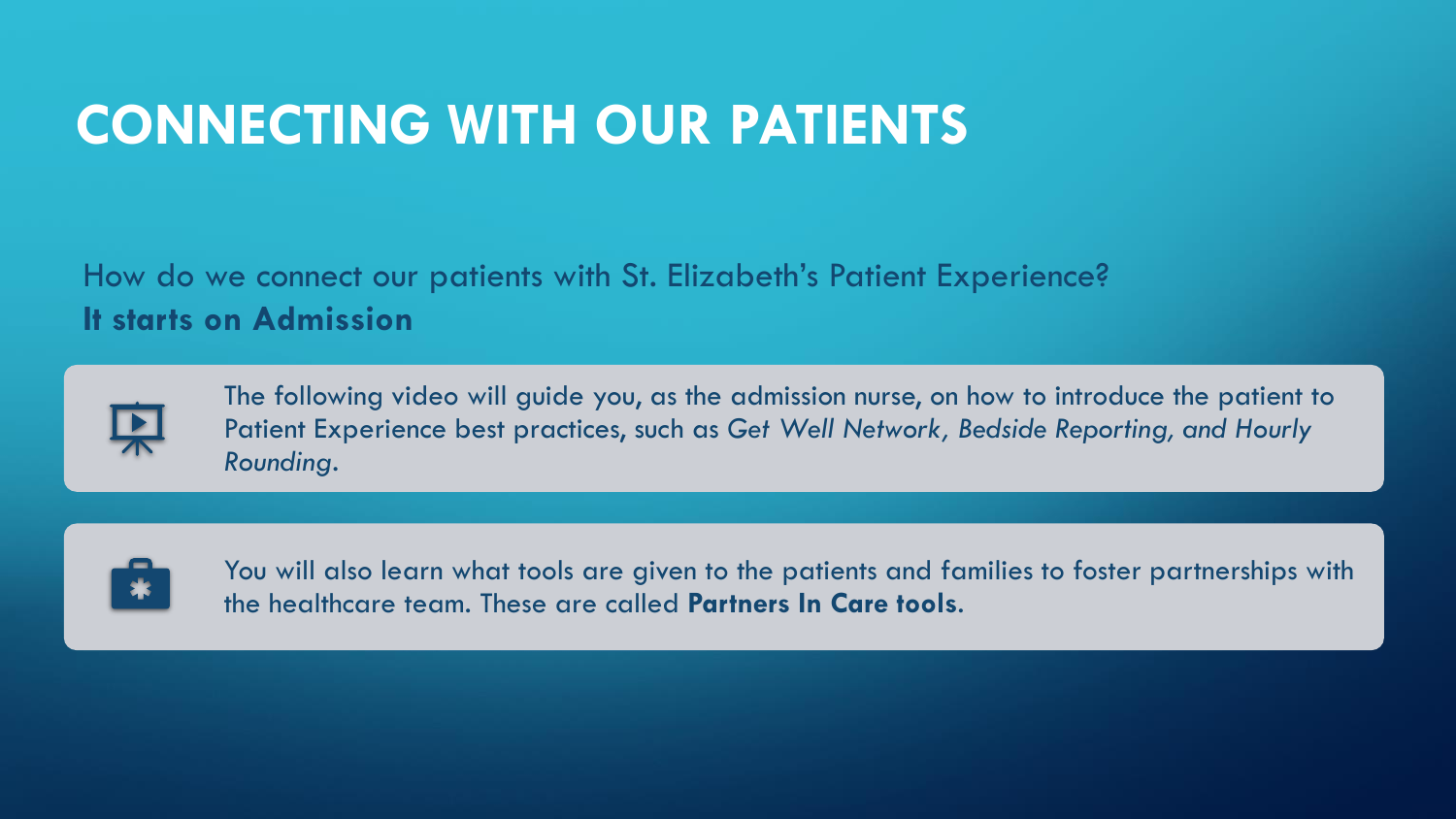#### PATIENT EXPERIENCE ON INPATIENT ADMISSION

Please watch the following video.

[Patient Experience](https://drive.google.com/file/d/16X-awzIcouZaz0usctMQdN2CCqhrujfW/view?usp=sharing)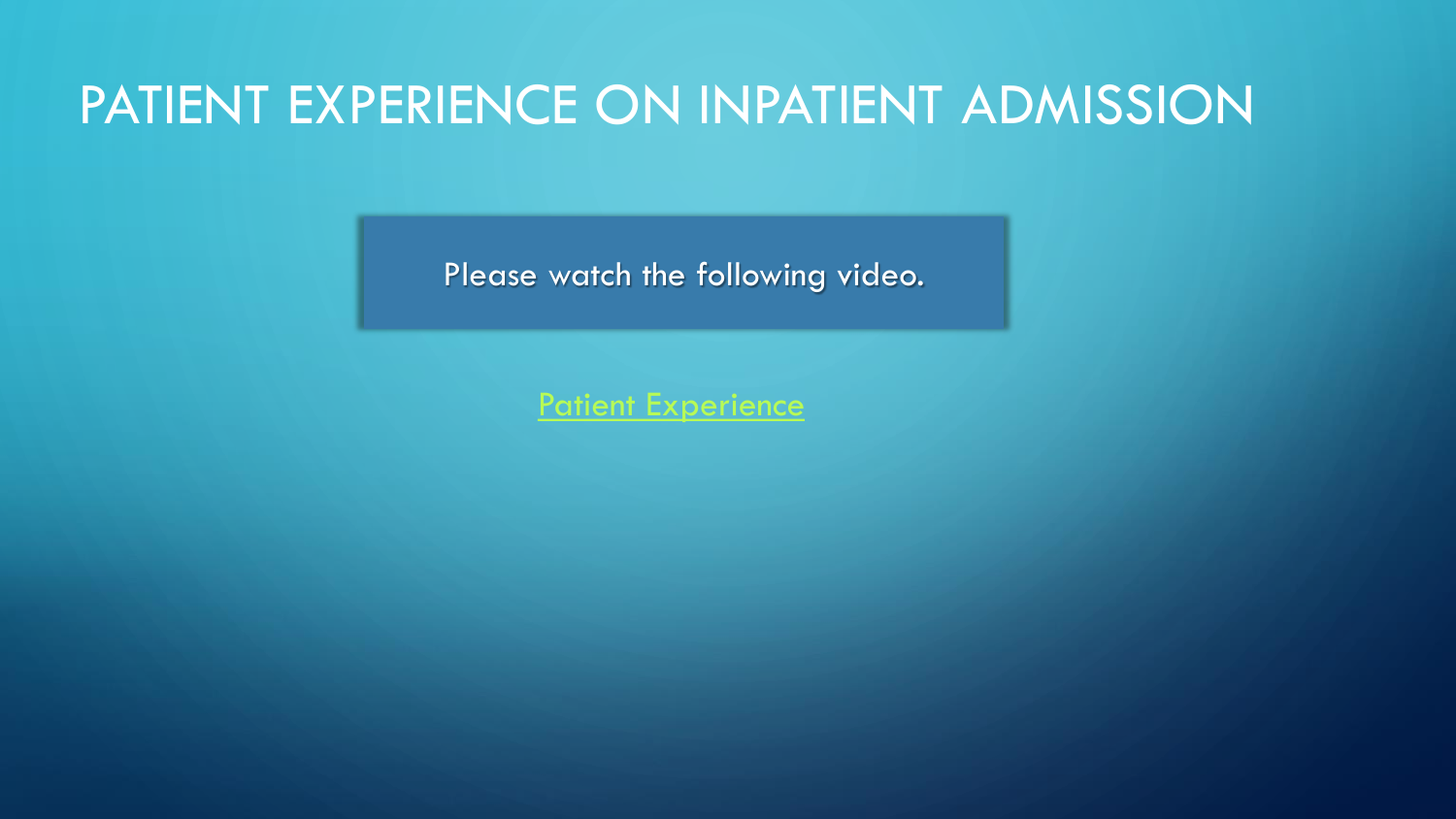#### REFERENCES

Mitchell, A., Gudeczauskas, K., Therrien, A. & Zauher, A. (2018). Bedside Reporting is a Key to Communication. *Journal of Healthcare Communications*. doi: 10.4172/2472- 1654.100124.

Robinson, L. (2016). *Patient Experience Training* [PowerPoint slides].

The Sentinel Watch. (2018). *About Hourly Rounding as an Effective Patient Safety Strategy*[. https://www.americansentinel.edu/blog/2015/06/02/hourly-rounding-is-an](https://www.americansentinel.edu/blog/2015/06/02/hourly-rounding-is-an-effective-patient-safety-strategy/)effective-patient-safety-strategy/.